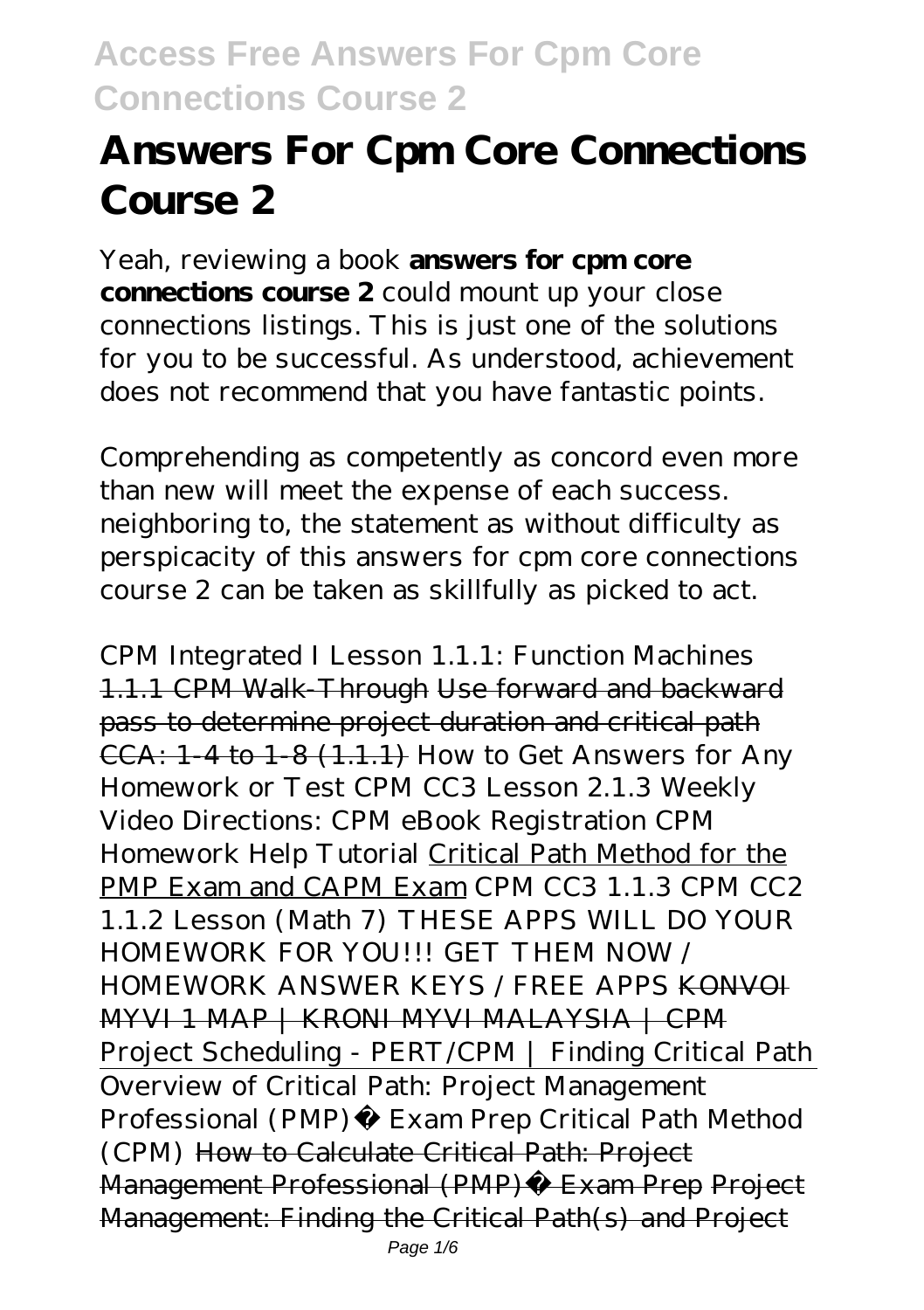Duration Get Homework Answers! Any Topic, Any Book! \*real **CPM and PERT** The Critical Path Method for the PMP Exam and the CAPM Exam by Aileen Ellis, AME Group Inc. *Determine the Early Start (ES) and Early Finish (EF) of activities in a PDM network diagram* **CPM course 3 2 1 2** CPM 5.1.1 Part-Whole Relationships **CPM Algebra 1 - Lesson 1.1.2 - Introduction** Critical Path Method(CPM) CPM Student ebook setup Core Connections Class 1 CPM Ebook Tour **My Love/Hate Relationship with CPM/Math** Answers For Cpm Core Connections CPM Algebra, 2nd Edition. ... Now is the time to redefine your true self using Slader's Core Connections Algebra answers. Shed the societal and cultural narratives holding you back and let step-bystep Core Connections Algebra textbook solutions reorient your old paradigms. NOW is the time to make today the first day of the rest of your life.

Solutions to Core Connections Algebra (9781603281010 ...

a: The coordinates of the vertices of the image are A  $(-6, -4)$ , B  $(10, -4)$ , C  $(10, 6)$ , D  $(2, 12)$ , and  $E$  (– 6, 6). b: Each corresponding x-coordinate and ycoordinate are doubled in the image. c: perimeters = 28 and 56 units; areas =  $52$  and 208 sq. units.  $16 \text{ }^{\circ}$  2006 - 2016 CPM Educational Program.

Selected Answers for Core Connections Integrated II CPM Geometry, 2nd Edition. ... Now is the time to redefine your true self using Slader's Core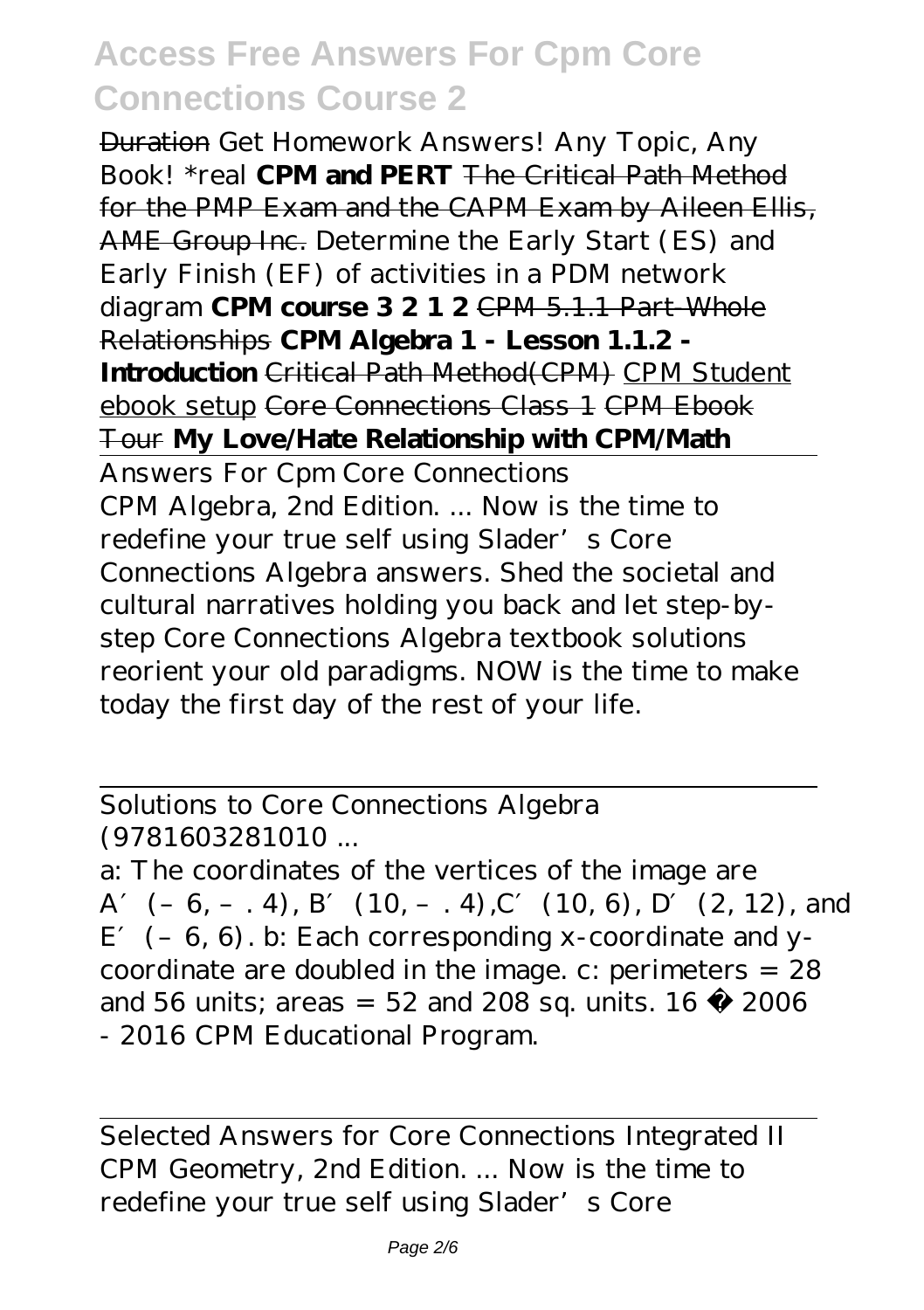Connections Geometry answers. Shed the societal and cultural narratives holding you back and let step-bystep Core Connections Geometry textbook solutions reorient your old paradigms. NOW is the time to make today the first day of the rest of your life.

Solutions to Core Connections Geometry (9781603281089 ...

6 Core Connections Integrated I Lesson 1.3.2 1-81. a: 1 4 b: 1 c: 1 52 =1 25 d: 1 x2 1-83. a - c: (a) and (b) are functions because each only has one output for each input. d: a: D: all real numbers, R:  $1 \times 3$ ; b: D: all real numbers, R: y 0; c: D:  $x - 2$ , R: all real numbers 1-84. a: 1.6×108 b: 5.8413×1010 1-85.

Selected Answers for Core Connections Integrated I Answers For Cpm Core Connections Course 2 Posted on  $15-Feh-20204$ 

12345!9+6=111111, 123456!9+7=1111111,

1234567!9+8=11111111,

12345678!9+9=111111111,

123456789!9+10=1111111111 a: Patterns include: added number increases by 1, first factor in the multiplication adds another digit, the next consecutive number, answers constantly add a digit of one as Core Connections Course 2 Answer ...

Core Connections Course 2 Answers - exams2020.com CC3 Selected Answers.pdf - Selected Answers for Core Connections Course 3 Lesson 1.1.1 1-3 Answers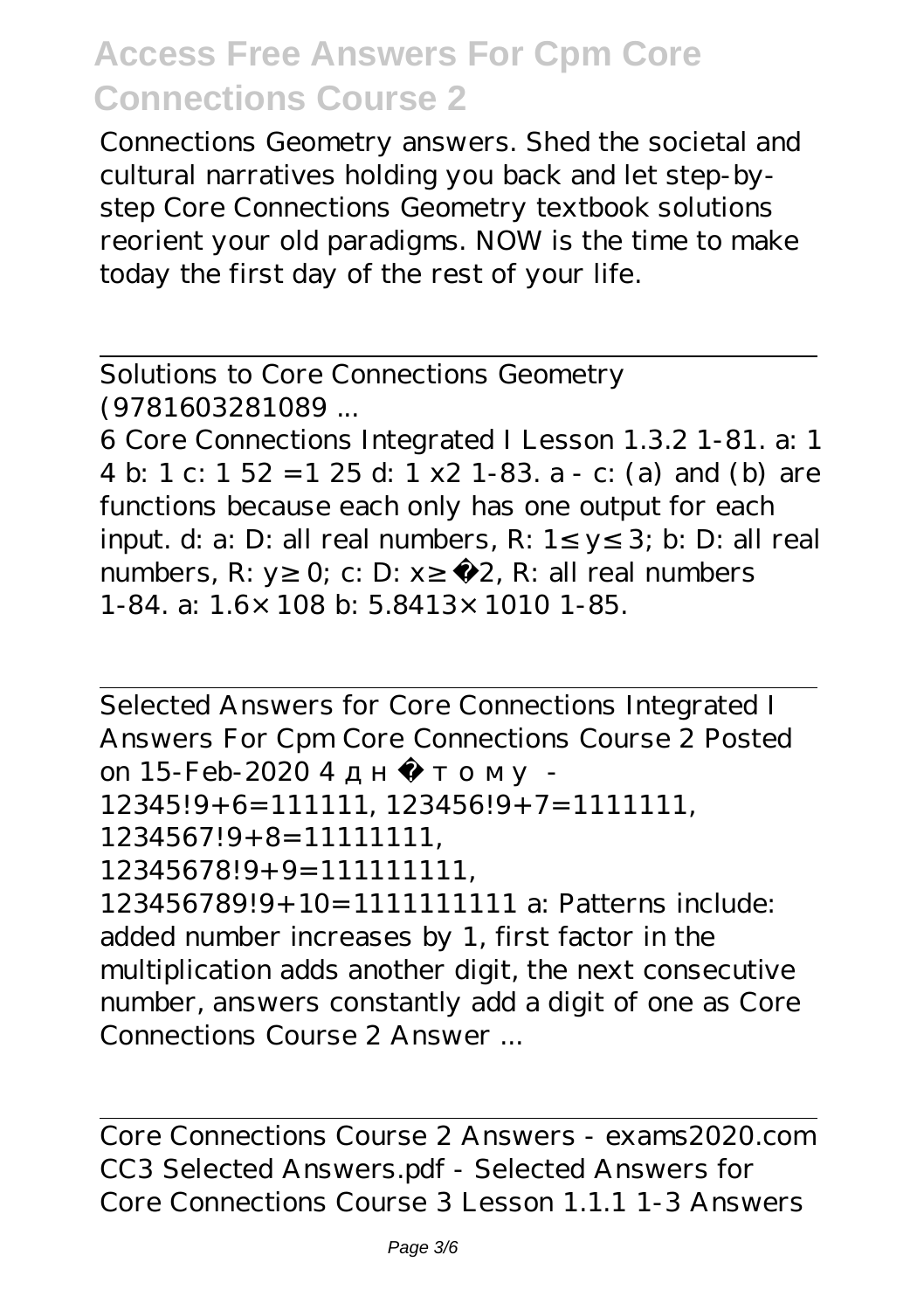will vary 1-4 a b c 12 3 4 e 12 \u20132 7 1-5 d 6 \u20133 3

CC3 Selected Answers.pdf - Selected Answers for Core ...

Core Connections, Course 1 is the first of a three-year sequence of courses designed to prepare students for a rigorous college preparatory high school mathematics course.. On a daily basis, students in Core Connections, Course 1 use problem-solving strategies, questioning, investigating, analyzing critically, gathering and constructing evidence, and communicating rigorous arguments justifying ...

Core Connections, Course 1 - CC1 — CPM Educational Program

CPM Education Program proudly works to offer more and better math education to more students.

CPM Homework Help : Homework Help Categories About Us What CPM Offers Research Events Position Papers Courses Textbooks Parent Support Remote Teaching Homework Help Why Choose CPM? ... Core Connections Series. Core Connections, Course 1. Core Connections, Course 2. Core Connections, Course 3. Core Connections Algebra. Core Connections Geometry.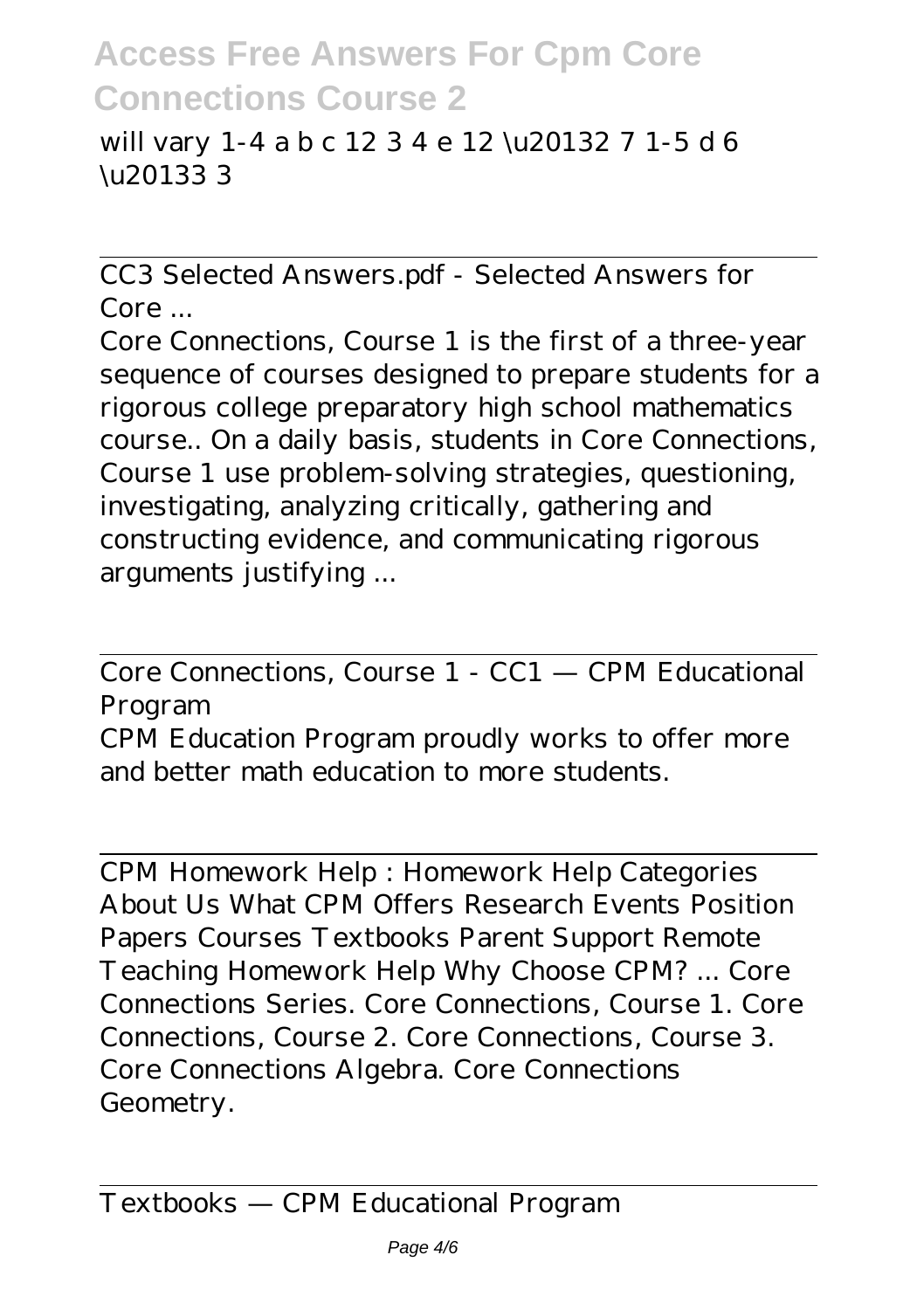CPM Education Program proudly works to offer more and better math education to more students.

CPM Homework Help : CC2

The Parent Guide resources are arranged by chapter and topic. The format of these resources is a brief restatement of the idea, some typical examples, practice problems, and the answers to those problems. The Parent Guide is available as a printed copy for purchase at the CPM Web Store or accessible free below.

CCA2 Resources — CPM Educational Program CPM Educational Program. Please sign in with your CPM account... Username. Password

CPM

Core Connections, Course 2 is the second of a threeyear sequence of courses designed to prepare students for a rigorous college preparatory high school mathematics course.. On a daily basis, students in Core Connections, Course 2 use problem-solving strategies, questioning, investigating, analyzing critically, gathering and constructing evidence, and communicating rigorous arguments ...

Core Connections, Course 2 - CC2 — CPM Educational Program Core Connections Algebra is the first course in a five-